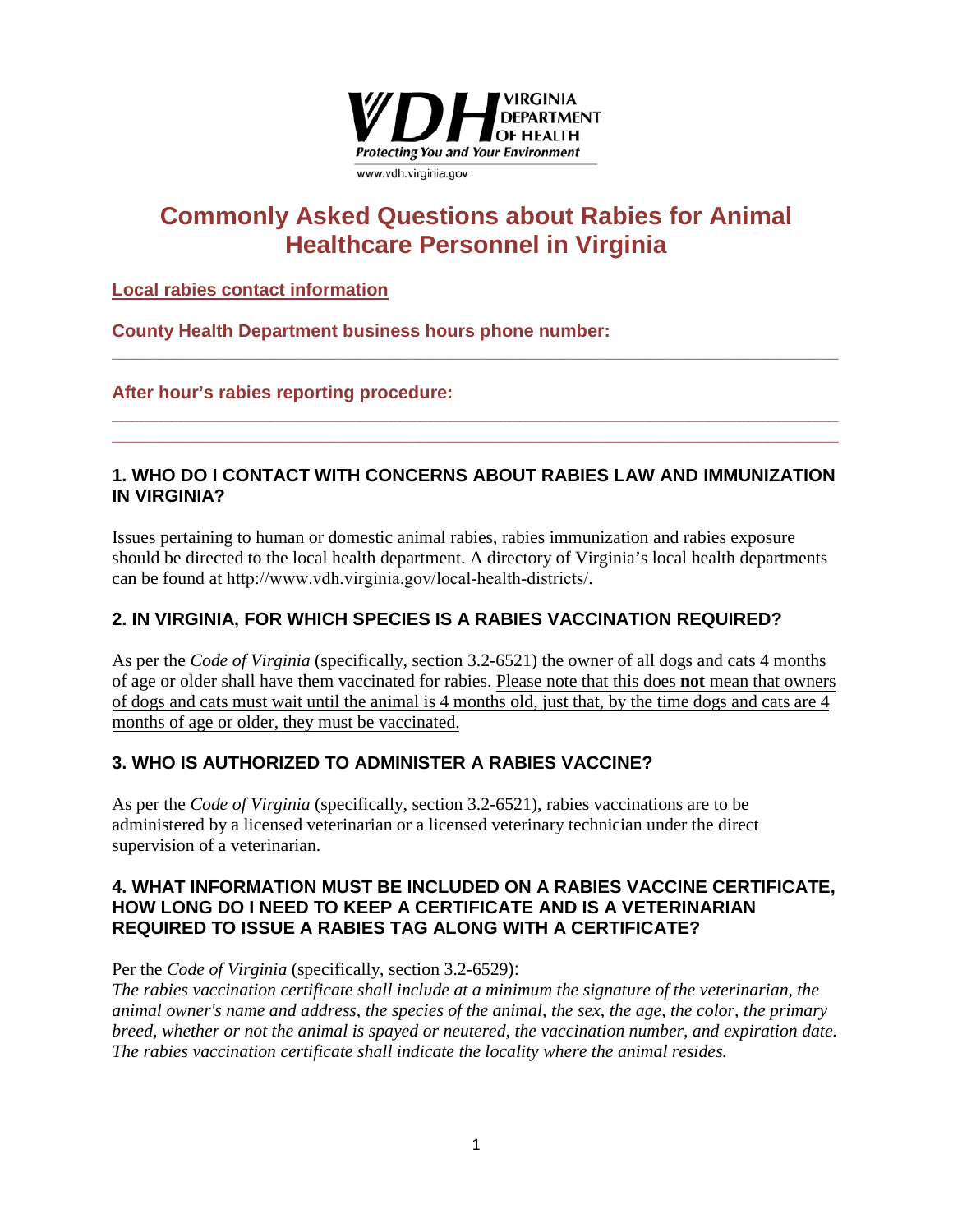**Please note that "locality" as it is used in the language above refers to the county or independent city where the client resides.** While the address of the client may indicate the county or independent city in which the client resides, there are instances where this may not be the case, particularly in more populated areas, and so a client's locality is to be noted on all rabies certificates. For instance, a client whose address is, in part, "Richmond, Virginia" may live in Henrico county, Richmond City or Chesterfield county. Noting the independent city or county where the client resides helps your local treasurer determine whether or not to forward the rabies certificate information you provide to that office in regard to dogs that are vaccinated through your practice to another treasurer's office for dog licensing purposes.

The Virginia Board of Veterinary Medicine (BVM) oversees the regulations associated with veterinary medical recordkeeping. Those regulations and contact information for the BVM be found at http://www.dhp.virginia.gov/Boards/VetMed/. **Currently, the BVM Regulations Governing the Practice of Veterinary Medicine instructs veterinarians to keep records "for a period of three years following the last office visit or discharge of such animal from a veterinary establishment." This also applies to rabies certificates that are generated as a result of a rabies clinic. Veterinarians ARE NOT required to provide a rabies tag along with a rabies vaccination certificate.** While these types of tags may be helpful as they can provide a form of identification if the animal is ever lost, they are not required. The only required tag is the one a county treasurer's office issues.

## **5. WHAT ARE THE AGE REQUIREMENTS FOR RABIES VACCINATION IN VIRGINIA?**

See answer to #2.

## **6. FOLLOWING ADMINISTRATION OF THE** *INITIAL* **DOSE OF RABIES VACCINE, WHEN IS AN ANIMAL CONSIDERED TO BE "CURRENTLY VACCINATED"?**

For rabies exposure response purposes, dogs and cats are not considered currently vaccinated until 28 days after the primary rabies vaccination. For general administrative purposes including licensure, the animal is considered vaccinated provided the owner can produce a current rabies certificate. Currently, the BVM Regulations Governing the Practice of Veterinary Medicine instruct veterinarians to clearly display the following information on a rabies certificate for an animal receiving a primary rabies vaccination: *"An animal is not considered immunized for at least 28 days after the initial or primary vaccination is administered."* The entire text of these regulations can be found at http:// www.dhp.virginia.gov/Boards/VetMed/.

## **7. WHAT ARE THE RABIES VACCINATION REQUIREMENTS FOR AN ANIMAL THAT ENTERS THE STATE FROM ANOTHER STATE OR COUNTRY?**

Animal admission requirements in Virginia are overseen by the Virginia Department of Agriculture and Consumer Services. These requirements can be found at

https://www.vdacs.virginia.gov/animals-animal-admissions.shtml. In general, people moving to Virginia must ensure that any dog or cat over four months of age is currently vaccinated for rabies and are responsible for any county or city licenses that are required for dogs and may be required for cats. Information about the requirements associated with importing dogs and selected other animals from another country can be found at https://www.cdc.gov/importation/bringing-an-animal-into-the-unitedstates/index.html.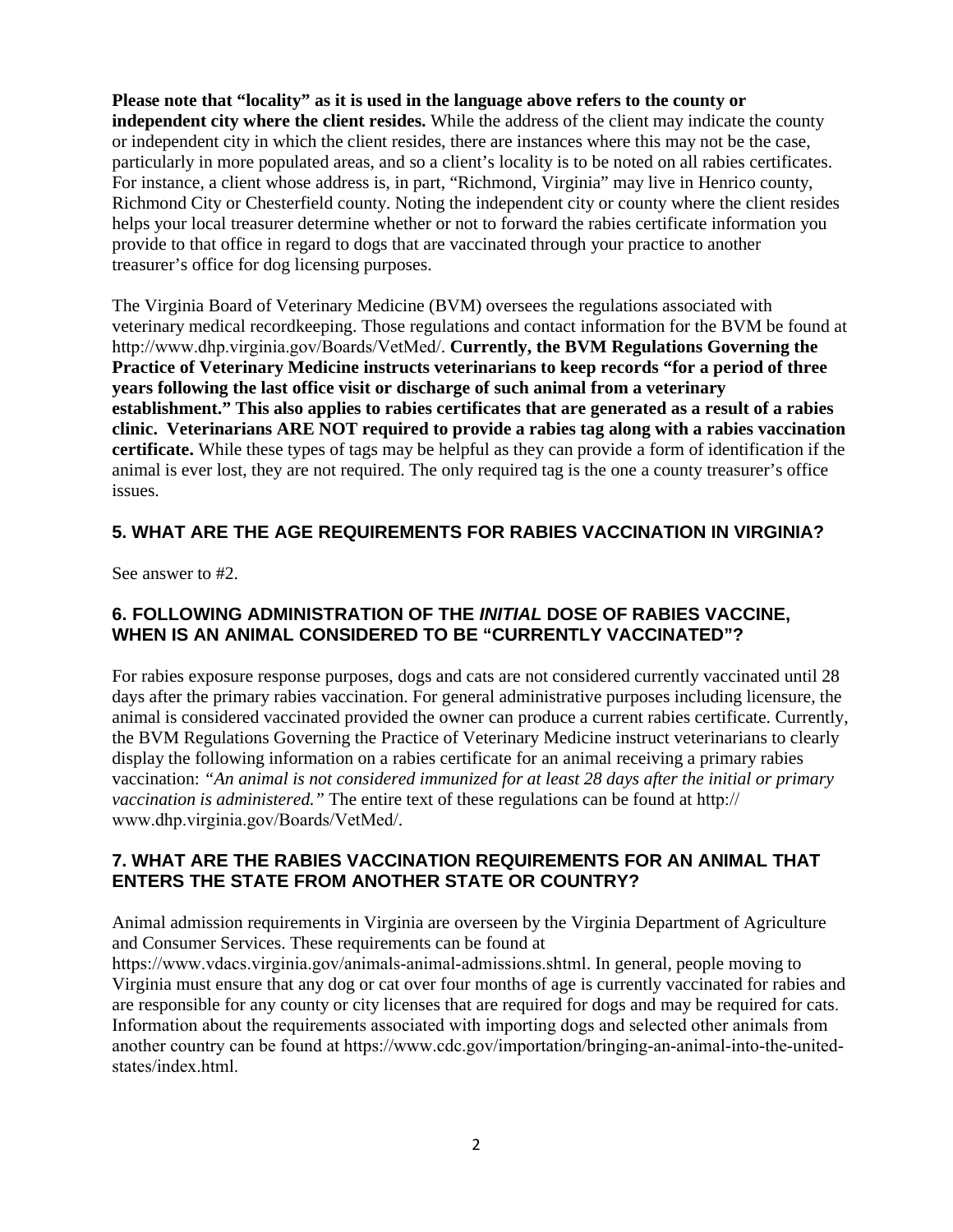## **8. CAN A 3-YEAR LABELED RABIES VACCINE BE SUBSTITUTED, AT THE VETERINARIAN'S DISCRETION, FOR A 1-YEAR LABELED RABIES VACCINE?**

Veterinarians can use their discretion in regard to which of the rabies vaccines licensed for use in the US they use. No matter what the age at initial vaccination, the second vaccination should be administered within a year regardless of whether the initial vaccine had 1 year or 3 year duration of immunity. If vaccine approved by the USDA for 3 years duration of immunity is used, triennial booster vaccinations can be administered beginning with the second vaccination.

## **9. WHAT ARE REQUIREMENTS FOR VACCINATING AN ANIMAL THAT IS OVERDUE FOR A SCHEDULED RABIES VACCINATION?**

There are no laws in Virginia that specifically address vaccinating animals overdue for a rabies vaccination. Virginia Department of Health recommendations in this regard are that if the animal is overdue for a booster vaccination, it does not have to start the series again. No matter how long overdue, if a vaccine labeled for 3 years duration is given, a certificate for 3 years can be written. However, an animal is not considered immunized for at least 28 days after the initial vaccination is administered, but with any subsequent vaccination the animal is considered current immediately.

## **10. CAN A RABIES TITER BE USED TO ESTABLISH "IMMUNITY"?**

Rabies antibody titers are indicative of an animal's response to vaccine or infection. Titers do not directly correlate with protection because other immunologic factors also play a role in preventing rabies, and our abilities to measure and interpret those other factors are not well developed. Therefore, evidence of circulating rabies virus antibodies should not be used as a substitute for current vaccination in managing rabies exposures or determining the need for booster vaccinations in animals.

## **11. WHAT CONSTITUTES RABIES EXPOSURE IN AN ANIMAL?**

Rabies is transmitted when the virus is introduced into bite wounds or when wet saliva or central nervous system tissue (CNS) enters into open wounds in the skin or mucous membranes like eyes, nose or mouth. Any circumstance where wet saliva or CNS tissue from a rabid or suspect rabid animal (see Virginia Guidelines for Rabies Prevention and Control at

https://www.vdh.virginia.gov/animal-contact-human-health/rabies-control/ for definitions) did have or may have had direct contact with mucous membranes or a break in the skin of a domestic animal is considered an exposure. The actual witnessing of a bite or attack by a rabid or suspect rabid animal is not necessary to define an exposure; however, a suspect or rabid animal needs to have been witnessed in close proximity to the exposed animal where, in the judgment of the health director or his designee, contact with the suspected rabid or rabid animal likely occurred. Any high risk or suspect rabid animal that has exposed a domestic animal and is not available for laboratory testing should be presumed to be rabid. Domestic animals that bite other domestic animals are not usually considered rabies suspects unless showing signs compatible with the disease. Veterinarians should report exposures to animals to their local health departments to receive guidance about how to proceed.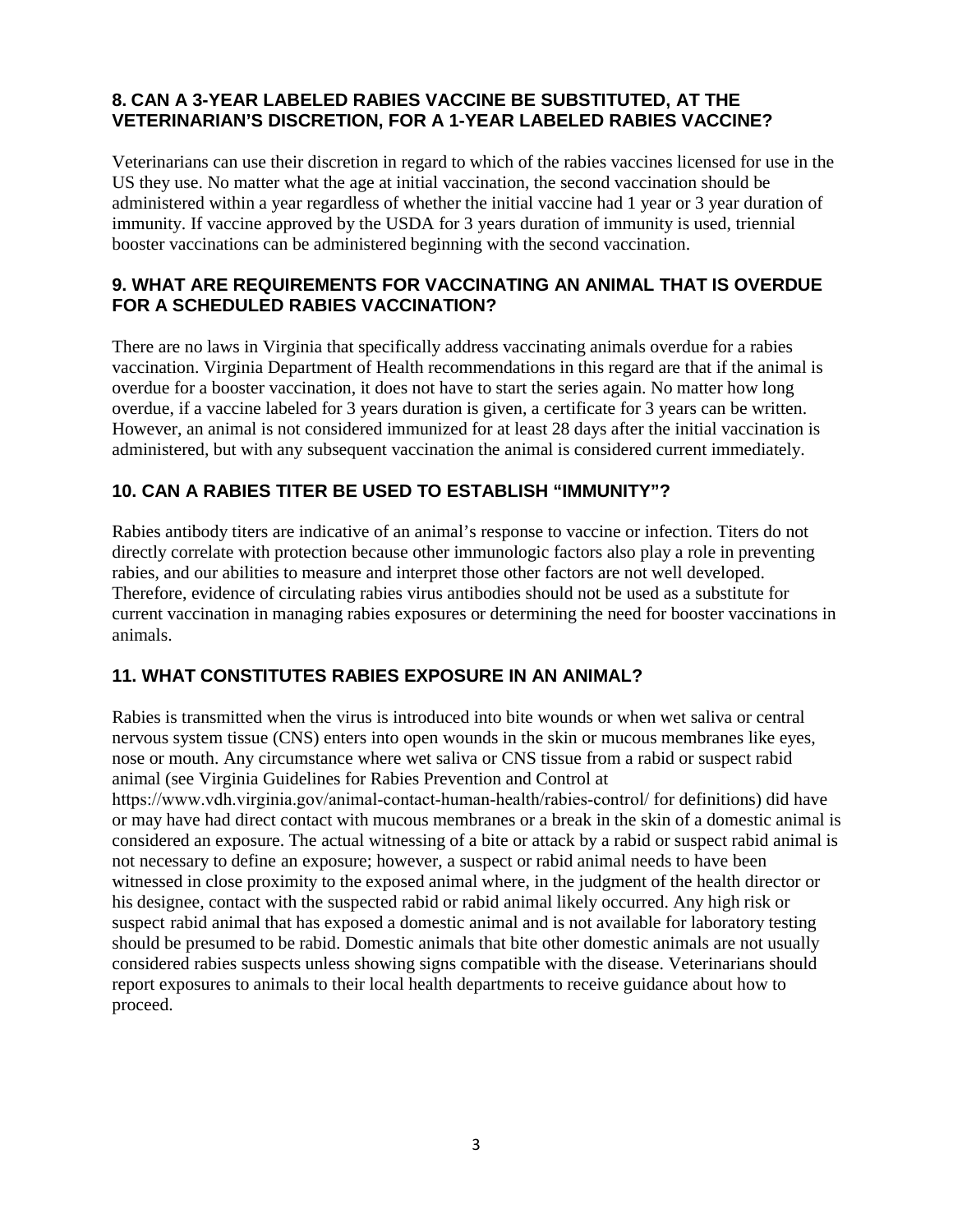## **12. WHAT ACTION IS REQUIRED IN THE EVENT A** *CURRENTLY VACCINATED* **ANIMAL IS DETERMINED TO BE EXPOSED TO RABIES VIRUS?**

Any currently immunized dog, cat, or ferret that is exposed to a proven or suspected rabid animal should receive an immediate booster dose of rabies vaccine from a licensed veterinarian and be confined for 45 days observation. The disposition of other animals that have or may have been exposed to rabies is at the discretion of the local health director. Veterinarians should report exposures to animals to their local health departments to receive guidance about how to proceed. A directory of local health departments can be found at https://www.vdh.virginia.gov/local-health-districts/.

## **13. WHAT ACTION IS REQUIRED IN THE EVENT A** *NON-VACCINATED* **ANIMAL IS DETERMINED TO BE EXPOSED TO RABIES VIRUS?**

Any unvaccinated dog, or cat that may have been exposed to a proven or suspect rabid animal should be humanely euthanized unless the exposing animal tests negative for rabies. If the owner of an exposed dog, cat, or ferret is unwilling to euthanize it, the dog or cat should be placed in strict isolation. (The specific wording of the Code section 3.2-6522 that speaks to rabies exposure response to any dog or cat with no proof of current vaccination and is exposed is that the animal shall be isolated "for a period not to exceed six months at the expense of the owner or custodian in a manner and by a date certain as determined by the local health director." Based on the language of the 2016 *Compendium of Animal Rabies Prevention and Control*, strict isolation, in most instances, will be up to 4 months in length.) A rabies vaccination is to be administered by a licensed veterinarian prior to release. (The *Code of Virginia* allows for the administration of rabies vaccine at the beginning of isolation.) The response to dogs and cats with expired rabies vaccines that are assessed as exposed to rabies is determined by the health department on a case by case basis, however, will likely result in the requirement for a booster vaccine followed by 45 days of confinement unless there is concern about the animal's ability to respond to the vaccine. The disposition of other animals that have or may have been exposed to rabies is at the discretion of the local health director. Veterinarians should report exposures to animals to their local health departments to receive guidance about how to proceed. A directory of local health departments can be found at https://www.vdh.virginia.gov/local-healthdistricts/.

## **14. WHAT ARE THE CONSEQUENCES FOR A** *VACCINATED* **ANIMAL THAT BITES A PERSON?**

Any healthy dog, cat, or ferret (vaccinated or unvaccinated) that bites a person should be confined for 10 days observation. The response in regard to other animals that bite people is at the discretion of the local health director. Veterinarians should report bites to their local health department to receive guidance about how to proceed. A directory of local health departments can be found at https:// www.vdh.virginia.gov/local-health-districts/.

## **15. WHAT ARE THE CONSEQUENCES FOR AN** *UNVACCINATED* **ANIMAL THAT BITES A PERSON?**

See #14

## **16. ARE THERE ANY REGULATIONS IN VIRGINIA THAT ALLOW A VETERINARIAN TO EXEMPT AN ANIMAL FROM THE LEGAL REQUIREMENT TO BE VACCINATED AGAINST RABIES?**